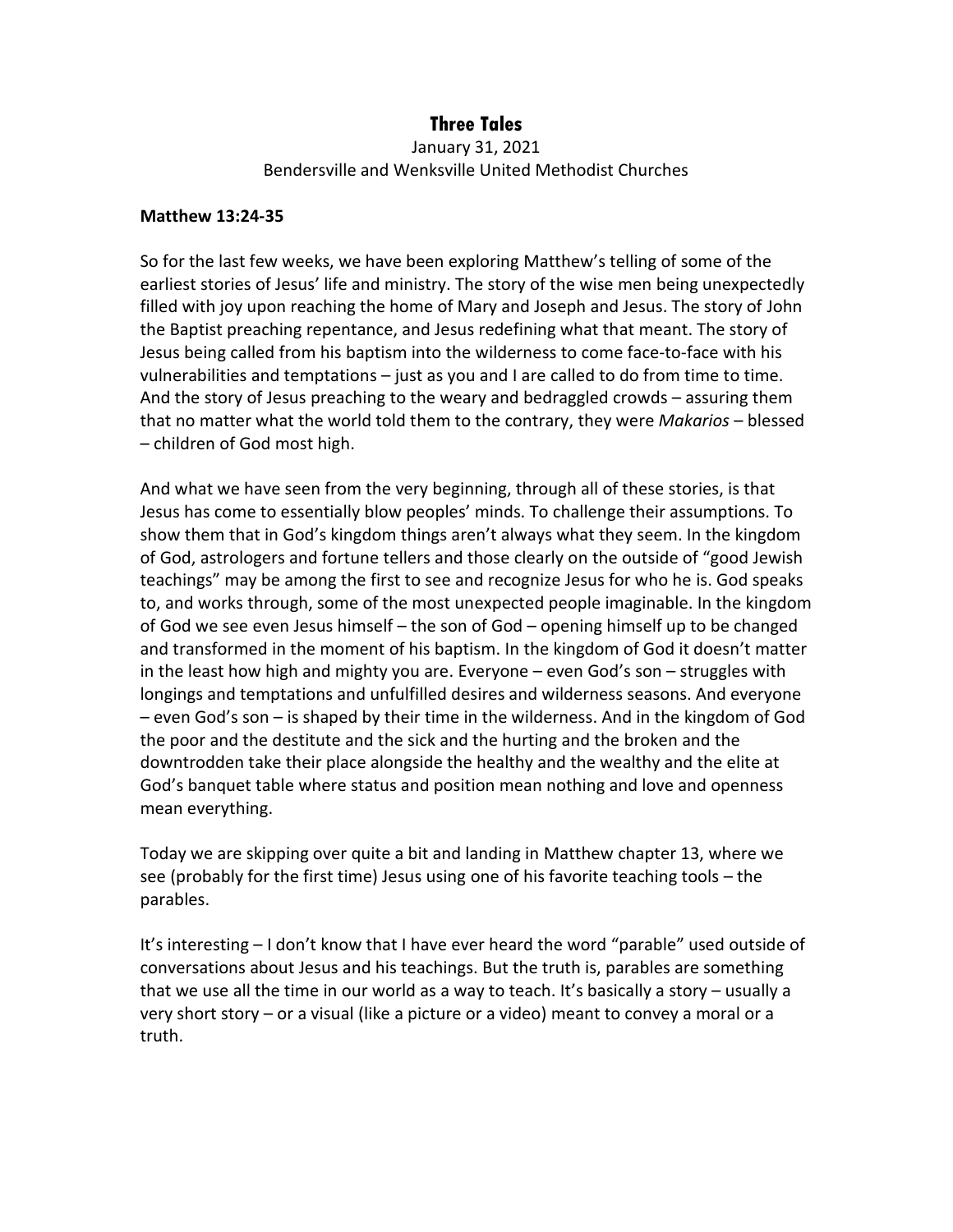Here's an example of a popular parable – not one by Jesus, but one written probably around the 6<sup>th</sup> century. And it's one that I referenced at the dinner table just this last week when my kid was inhaling his dinner practically without chewing and then trying to make it into a competition with my other kid. Because...siblings. And then, he'd stop eating and start talking...and talking...and talking...and talking...and forget about the food in front of him and then wonder why we were all waiting on him to finish at the end. Ah...parenting...

So we told him this story, which was met with lots of sighs and eye rolls. But in the end, I think the point was made.

*A Hare was making fun of the Tortoise one day for being so slow.*

*"Do you ever get anywhere?" he asked with a mocking laugh.*

*"Yes," replied the Tortoise, "and I get there sooner than you think. I'll run you a race and prove it."*

*The Hare was much amused at the idea of running a race with the Tortoise, but for the fun of the thing he agreed. So the Fox, who had consented to act as judge, marked the distance and started the runners off.*

*The Hare was soon far out of sight, and to make the Tortoise feel very deeply how ridiculous it was for him to try a race with a Hare, he lay down beside the course to take a nap until the Tortoise should catch up.*

*The Tortoise meanwhile kept going slowly but steadily, and, after a time, passed the place where the Hare was sleeping. But the Hare slept on very peacefully; and when at last he did wake up, the Tortoise was near the goal. The Hare now ran his swiftest, but he could not overtake the Tortoise in time.*

I remember once when I was a teenager and my dad told me a parable. I don't remember exactly the circumstances, but I think I must have been waiting around for God to take care of some problem that I was facing, and I was basically just sitting around on my duff and not doing anything about it.

"*There was once a man*," my dad told me, "*who lived in a big house near a lake*." *One day, it started raining, and raining, and raining. It rained so much and so hard that the lake waters began to rise and the house began to flood. "You need to get out of there!" the emergency responders told him. "Come on, climb in the fire truck, and we will take you to safety!" But the man said, "no worries – God will protect me."*

*Pretty soon, the man had to go upstairs in the house, the waters were rising so much. And as he looked out the second story window all he could see was water.*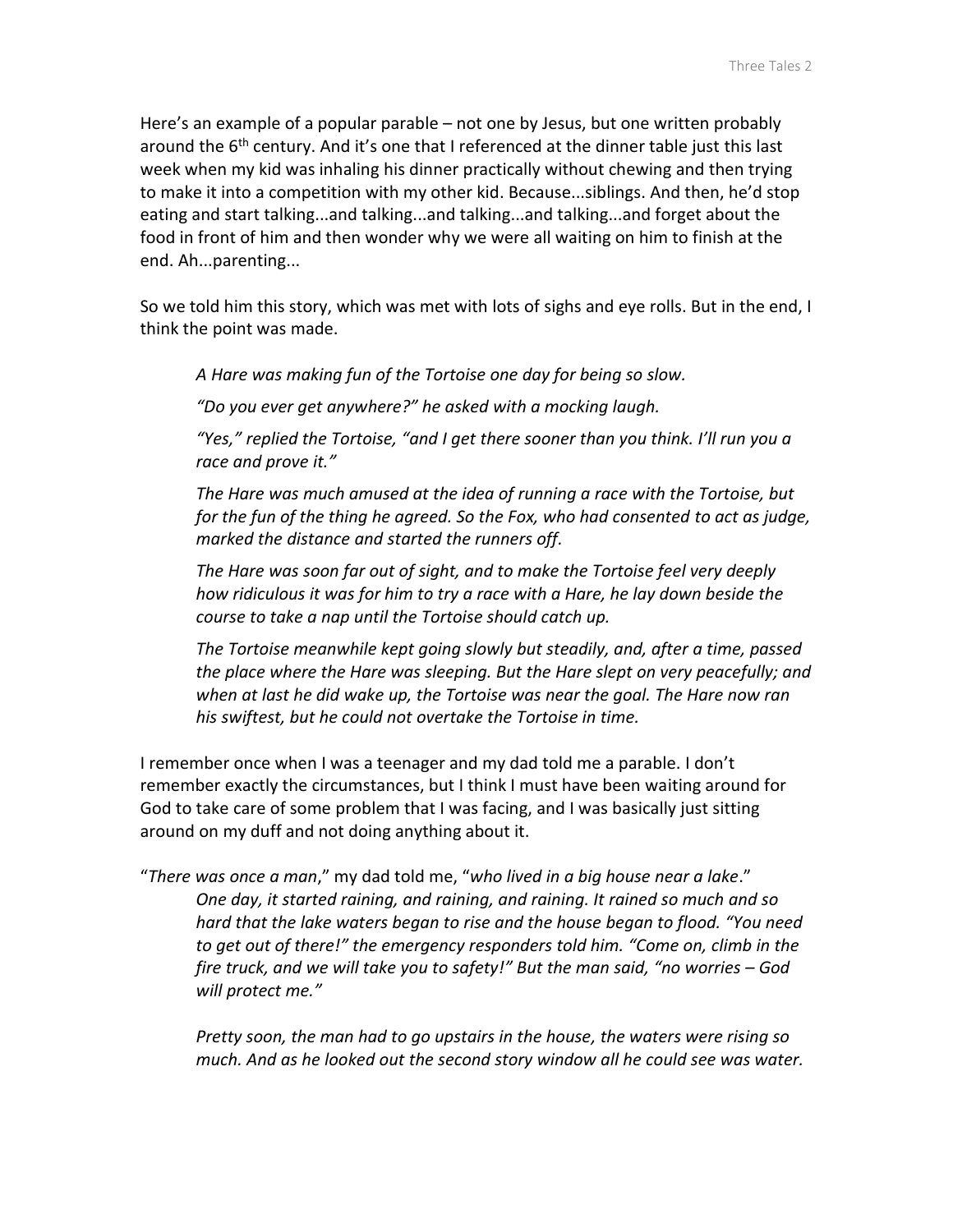*And he saw a man in a canoe. "Come on, dude! You are in danger! Climb in the boat and I will row you to safety!" "That's okay," said the man. "I have faith. God will save me."*

*As the water continued to rise, the man was forced to climb up to the roof of his house. There was a helicopter flying around, looking for stranded victims. "Hang on, we are coming to get you!" the responders yelled. "Nope, God will save me! I know he will!" the man insisted.*

*Well, the man drowned. And when he went to heaven and met God, he was a little bit miffed. "What's with this, God? I had faith that you would come save me and you didn't! I died! What gives?"*

*And God said "I sent you a fire truck, a boat, and a helicopter and you refused every one of them. What did you expect would happen?"*

Throughout scripture we find parables all over the place. Throughout both the Old and New Testaments the people lived primarily in an oral culture, where storytelling and the passing down of stories from one generation to the next, was critically important. Stories are much easier to remember and tell than long theological treatises, and a lot easier to understand and apply. And Jesus made full use of this teaching tool.

In Matthew chapter 13 alone, there are *seven* different parables. *Seven*. That's a *ton*. We read three of them today, but that was less than half of them Jesus tells one story, after another, after another. And he gets more and more excited, the longer he talks. He tells the parable of the sower, sowing his seeds, and the seed falls on different kinds of ground. And he spells out for the listeners exactly what the seeds mean, and what the rocky ground means, and what the weeds mean, and what the good soil means. So that there is absolutely no question. The seed will only grow if it is planted in good soil. So what can we do to cultivate good soil in ourselves? To make us ready to receive the seed of God's word?

And then, Jesus tells the parable of the weeds growing among the wheat. "The farmer doesn't go out and just pour herbicide over the whole crop without thinking," Jesus says, "because it will kill the wheat too." Sometimes the weeds and the wheat have to grow together, and when it is time for the harvest the farmer will sort everything out.

And then, Jesus continues. Tiny mustard seed grows into a really big tree. Itty bitty granules of yeast leaven the whole loaf.

And it's at this point that the disciples start to hold up their hands and call a time-out. Um...Jesus...can we go back to that story about the weeds and the wheat? You blew right past it and never told us what that story meant! So he explains that parable, and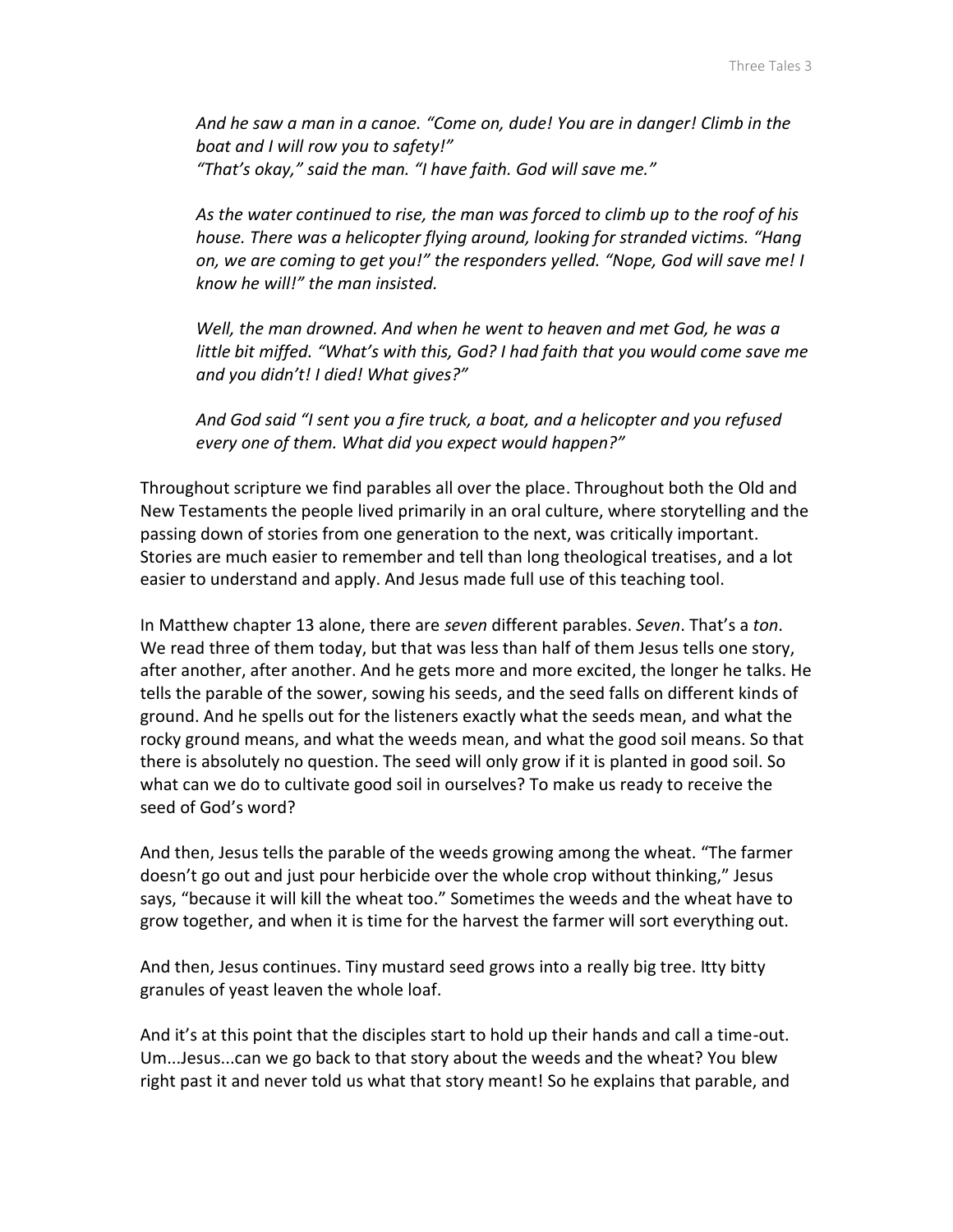then without taking even so much as a breath he follows that parable up with three more. "The kingdom of heaven is like a treasure hidden in a field. Like a merchant in search of fine pearls. Like a net that was thrown into the sea.

And yet, the disciples are still scratching their heads. "We think we understand. But there is just so much to think about."

And it's true. There is. Reading Matthew 13 is kind-of like reading all of Aesop's Fables in one sitting. Fun, maybe...entertaining...engaging...but after awhile all of the stories start to blend together and the morals get confused with one another and you just can't take in much more. That's about where the disciples were.

But the truth is, at least for the three parables that we read today, one really does lead in to the next, which leads in to the next, all together telling one big story of hope.

When we read the parable of the weeds and the wheat, we usually tend to think of it as being about certain people who are weeds, and certain people who are good crops. The moral of the story being, don't be a weed. But is it not true that you and I, each and every one of us, has both weeds and wheat growing within our own lives, our own souls, each and every day? We are people who have an amazing capacity for love, and grace, and compassion. And at the same time, we are also plagued by selfishness and laziness and misdirected anger. We long to do good; to love well; to act faithfully; to model strength and wisdom. But then, in the words of the Apostle Paul "I do not understand my own actions. For I do not do what I want, but I do the very thing I hate." We get in our own way. It's almost like the old cartoons of the angel sitting on one shoulder and the devil on the other, constantly duking it out as we argue relentlessly with ourselves.

Weeds and wheat, coexisting in the same field. In the same body. In the same soul. "In the end," Jesus tells us, "I will take care of all of that. Right now, they have to grow sideby-side because if you root out one you may do damage to the other. But in the end, I will take everything that is bad, that is toxic, that is unhealthy, and root it all out and destroy it. And all that will be left will be a strong and plentiful harvest."

But then that begs the question: What if the harvest is *not* strong and plentiful? What if the weeds are like the ones in my garden at home and they just grow up and take over? What if there isn't enough good there to withstand the bad?

That's when Jesus jumps into the next two parables – the parable of the mustard seed and the parable of the yeast.

"It doesn't take much," Jesus is saying. The smallest of all seeds can become the greatest of all trees. The tiniest little bit of yeast will totally change the makeup of the dough. The tiniest, most miniscule little bit of faith; the smallest, most insignificant act